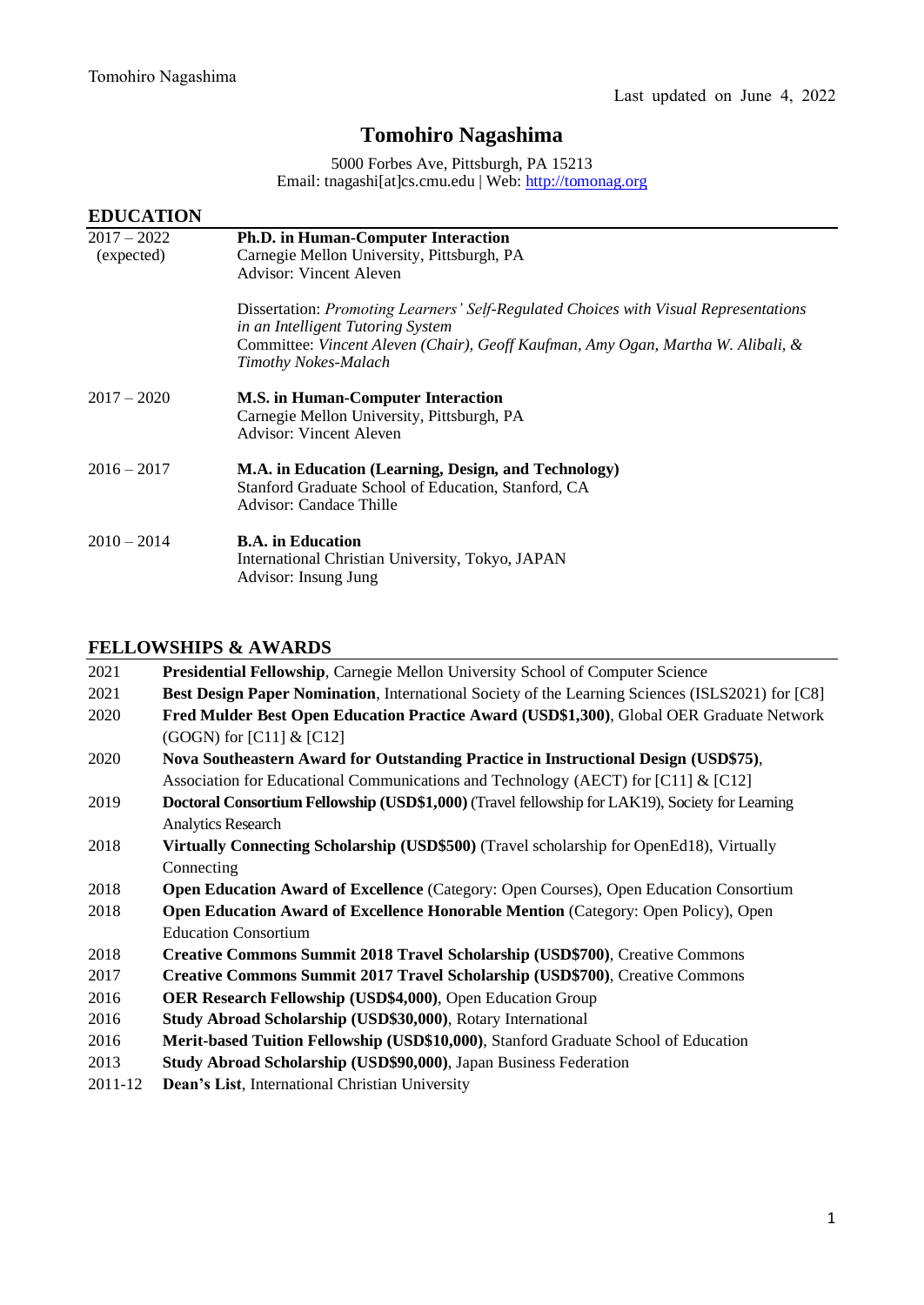## **GRANTS RECEIVED**

| $2020 - 2023$ | <b>Japan Society for the Promotion of Science (Grant-in-Aid for Scientific Research: B)</b><br>Title: Developing data-informed OER improvement system<br>Co-PI with Katsusuke Shigeta, Toshiyuki Takeda, Daisuke Kaneko, and Hidefumi Yagi<br>Award Amount: JPY 15,990,000 (USD \$141,701)                                                            |
|---------------|-------------------------------------------------------------------------------------------------------------------------------------------------------------------------------------------------------------------------------------------------------------------------------------------------------------------------------------------------------|
| $2015 - 2019$ | <b>Japan Society for the Promotion of Science (Grant-in-Aid for Scientific Research: B)</b><br>Title: Leveraging learning analytics to improve teaching and learning with MOOC<br>Co-PI with Katsusuke Shigeta, Toshiyuki Takeda, Hideki Mori, Daisuke Kaneko, Yasuhiro<br>Hayashi, and Hidefumi Yagi<br>Award Amount: JPY 13,260,000 (USD \$117,510) |

## **PEER-REVIEWED PUBLICATIONS** (an asterisk (\*) denotes a mentored student)

## **Journal Articles**

- J1. **Nagashima, T.** & Hrach, S. (2021). Motivating factors among university faculty for adopting Open Educational Resources: Incentives matter. *Journal of Interactive Media in Education, 1*(19), 1-10. [**[URL](https://jime.open.ac.uk/articles/10.5334/jime.678/)**]
- J2. Yang, K., **Nagashima, T**., \*Yao, J., Williams, J. J., Holstein, K., & Aleven, V. (2021). Can crowds customize instructional materials with minimal expert guidance? Exploring teacher-guided crowdsourcing for improving hints in an AI-based tutor. *ACM Conference on Computer-Supported Collaborative Work and Social Computing (CSCW2021)*. [**[URL](https://dl.acm.org/doi/abs/10.1145/3449193)**]
- J3. Shigeta, K., Yagi, H., **Nagashima, T.**, Hamada, M., Miyazaki, T., Kobayashi, K., & Shima, M. (2015). Cooperative liberal arts education and flipped classroom implementation with MOOC. *Journal of Digital Practices 6*(2), 89-96. (in Japanese)
- J4. **Nagashima, T**. (2014). What makes open education thrive? Examination of factors contributing to the success of open education initiatives. *International Journal for Innovation and Quality in Learning 2*(3), 10-21. [**[URL](https://empower.eadtu.eu/images/fields-of-expertise/OERsMOOCs/INNOQUAL-Issue-3-Publication-Sep-2014-FINAL-w-cover.pdf#page=17)**]

## **Papers in Conference Proceedings**

- C1. **Nagashima, T.,** \*Britti, J., \*Wang, X., \*Zheng, B., Turri, V., \*Tseng, S., & Aleven, V. (2022, to appear). Supporting engaging and effective algebra learning with gamified intelligent tutoring software. In *Proceedings of the 17th European Conference on Technology Enhanced Learning (EC-TEL2022)* [acceptance rate: 27.5%]*.*
- C2. Aleven, V., Blankestijn, J., Lawrence, L., **Nagashima, T.**, & Taatgen, N. (2022, to appear). A dashboard to support teachers during students' self-paced AI-supported problem-solving practice. In *Proceedings of the 17th European Conference on Technology Enhanced Learning (EC-TEL2022*) [acceptance rate: 27.5%]*.*
- C3. **Nagashima, T.**, \*Ling, E., \*Zheng, B., Bartel, A. N., Silla, E. M., Vest, N. A., Alibali, M. W., & Aleven, V. (2022, to appear). How does sustaining and interleaving visual scaffolding help learners? A classroom study with an Intelligent Tutoring System. In *Proceedings of the 44th Annual Meeting of the Cognitive Science Society*. Cognitive Science Society.
- C4. Vest., N., Silla, E. M., Bartel, A. N., **Nagashima, T.,** Aleven, V., & Alibali, M. W. (2022, to appear). Selfexplanation of worked examples integrated in an Intelligent Tutoring System enhances problem solving and efficiency in algebra. In *Proceedings of the 44th Annual Meeting of the Cognitive Science Society*. Cognitive Science Society.
- C5. **Nagashima, T.**, \*Tseng, S., \*Ling, E., Bartel, A. N., Vest, N. A., Silla, E. M., Alibali, M. W., & Aleven, V. (2022). Students' self-regulated use of diagrams in a Choice-based Intelligent Tutoring System. In *Proceedings of the Annual Meeting for the International Society of the Learning Sciences (ISLS2022), Hiroshima, Japan.*
- C6. **Nagashima, T**., \*Yadav, G., & Aleven, V. (2021). A framework to guide technology-based educational studies in the evolving classroom environment. In T. De Laet T, R. Klemke, C. Alario-Hoyos, I. Hilliger I,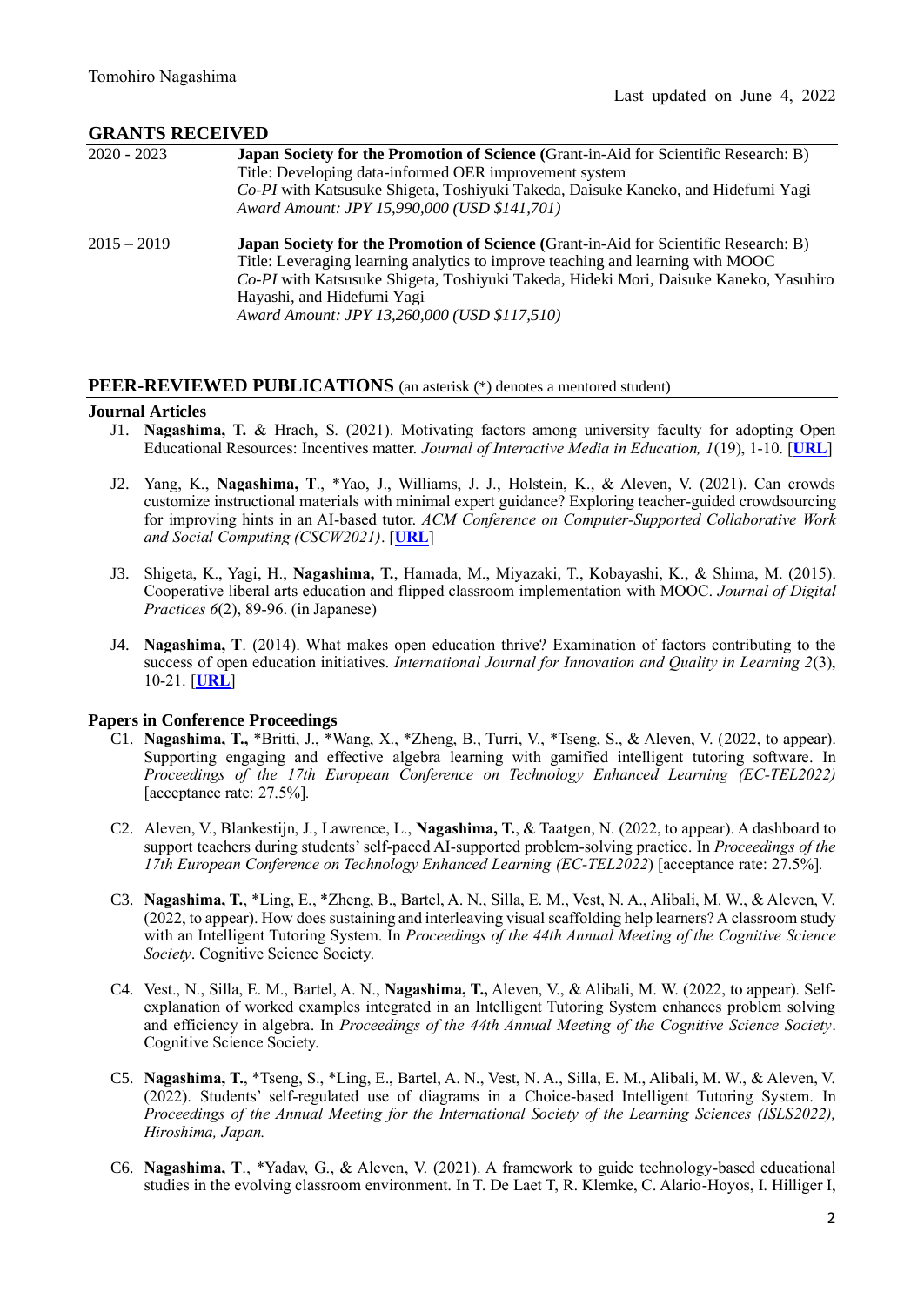& A. Ortega-Arranz. (Eds.), *Proceedings of the 16th European Conference on Technology Enhanced Learning (EC-TEL2021)* (pp. 207-220)*.* [acceptance rate: 21%]*.* [**[URL](https://link.springer.com/chapter/10.1007/978-3-030-86436-1_16)**]

- C7. **Nagashima, T.**, Bartel, A. N., \*Tseng, S., Vest, N.A., Silla, E. M., Alibali, M. W., & Aleven, V. (2021). Scaffolded self-explanation with visual representations promotes efficient learning in early algebra. In T. Fitch, C. Lamm, H. Leder, & K. Teßmar-Raible (Eds.), *Proceedings of the 43rd Annual Meeting of the Cognitive Science Society* (pp. 1858-1864). Cognitive Science Society. [**[URL](https://escholarship.org/uc/item/17q6g4db)**]
- C8. **Nagashima, T.**, Bartel, A. N., \*Yadav, G., \*Tseng, S., Vest, N. A., Silla, E. M., Alibali, M. W., & Aleven, V. (2021). Using anticipatory diagrammatic self-explanation to support learning and performance in early algebra. In E. de Vries, J. Ahn, & Y. Hod (Eds.), *15th International Conference of the Learning Sciences – ICLS 2021* (pp. 474–481). International Society of the Learning Sciences [acceptance rate: 33%]*.* **Best Design Paper Nominee.** [**[URL](https://repository.isls.org/handle/1/7505)**]
- C9. **Nagashima, T.**, \*Yadav, G., & Aleven, V. (2021). Rethinking technology-based educational studies in the evolving classroom environment: An interview study with US teachers. In E. de Vries, J. Ahn, & Y. Hod (Eds.), *15th International Conference of the Learning Sciences – ICLS 2021* (pp. 933–934). International Society of the Learning Sciences. [**[URL](https://repository.isls.org/handle/1/7628)**]
- C10.Bartel, A. N., Silla, E. M., Vest, N.A., **Nagashima, T.**, Aleven, V., & Alibali, M. W. (2021). Reasoning about equations with tape diagrams: insights from math teachers and college students. In E. de Vries, J. Ahn, & Y. Hod (Eds.), *15th International Conference of the Learning Sciences – ICLS 2021* (pp. 685–688). International Society of the Learning Sciences [acceptance rate: 30%]*.* [**[URL](https://repository.isls.org/handle/1/7557)**]
- C11.**Nagashima, T.**, Bartel, A. N., Silla, E. M., Vest, N. A., Alibali, M. W., & Aleven, V. (2020). Enhancing conceptual knowledge in early algebra through scaffolding diagrammatic self-explanation. In M. Gresalfi & I. S. Horn (Eds.), *14th International Conference of the Learning Sciences* (pp. 35-43). Nashville, TN: International Society of the Learning Sciences. [acceptance rate: 38%]*.* [**[URL](https://repository.isls.org/handle/1/6657)**]
- C12.**Nagashima, T.**, \*Yang, K., Bartel, A. N., Silla, E. M., Vest, N. A., Alibali, M. W., & Aleven, V. (2020). Pedagogical Affordance Analysis: Leveraging teachers' pedagogical knowledge for eliciting pedagogical affordances and constraints of instructional tools. In M. Gresalfi & I. S. Horn (Eds.), *14th International Conference of the Learning Sciences* (pp. 1561-1564). Nashville, TN: International Society of the Learning Sciences. [**[URL](https://repository.isls.org/handle/1/6366)**]
- C13.Shigeta, K., Takeda, T., Mori, H., Yagi, H., **Nagashima, T.**, Kaneko, D., & Hayashi, Y. (2019). A practice of group-based learning support in online learning based on learner motivation and goal setting. *Workshop paper, Information Processing Society of Japan* (in Japanese).
- C14.Takeda, T., Hayashi, Y., Shigeta, K., Mori, H., Kaneko, D., Yagi, H., & **Nagashima, T.** (2018). Visualizing relationships among content topics and learning activities of online courses. In *Proceedings of EdMedia: World Conference on Educational Media and Technology*. Amsterdam, Netherlands: Association for the Advancement of Computing in Education (AACE).
- C15.Shigeta, K., Yagi, H., Takeda, T., Mori, H., Hayashi, Y., Kaneko, D., & **Nagashima, T.** (2017). A study on improving learning materials utilizing comments on MOOC discussion boards. In *Proceedings of the Annual Conference for Japan Society for Educational Technology*, Shimane. (in Japanese)
- C16.Hayashi, Y., Takeda, T., **Nagashima, T.**, Yagi, H., Mori, H., Kaneko, D., & Shigeta, K. (2016). Development of the dashboard system for teachers to perform effective indication of the learning data analysis. *In Proceedings of the 5th International Conference on Knowledge Creation and Intelligent Computing.* Manado, Indonesia.
- C17.**Nagashima, T.**, Yagi, H., & Shigeta, K. (2015). The core value of delivering MOOC as OER. In *Proceedings of the Annual Conference for Japan Association for Educational Media*, Tokyo. (in Japanese)
- C18.Yagi, H. **Nagashima, T.**, & Shigeta, K. (2015). Improvement model of lectures and teaching materials developed by OER and MOOC. In *Proceedings of the Annual Conference for Japan Association for Educational Media,* Tokyo. (in Japanese)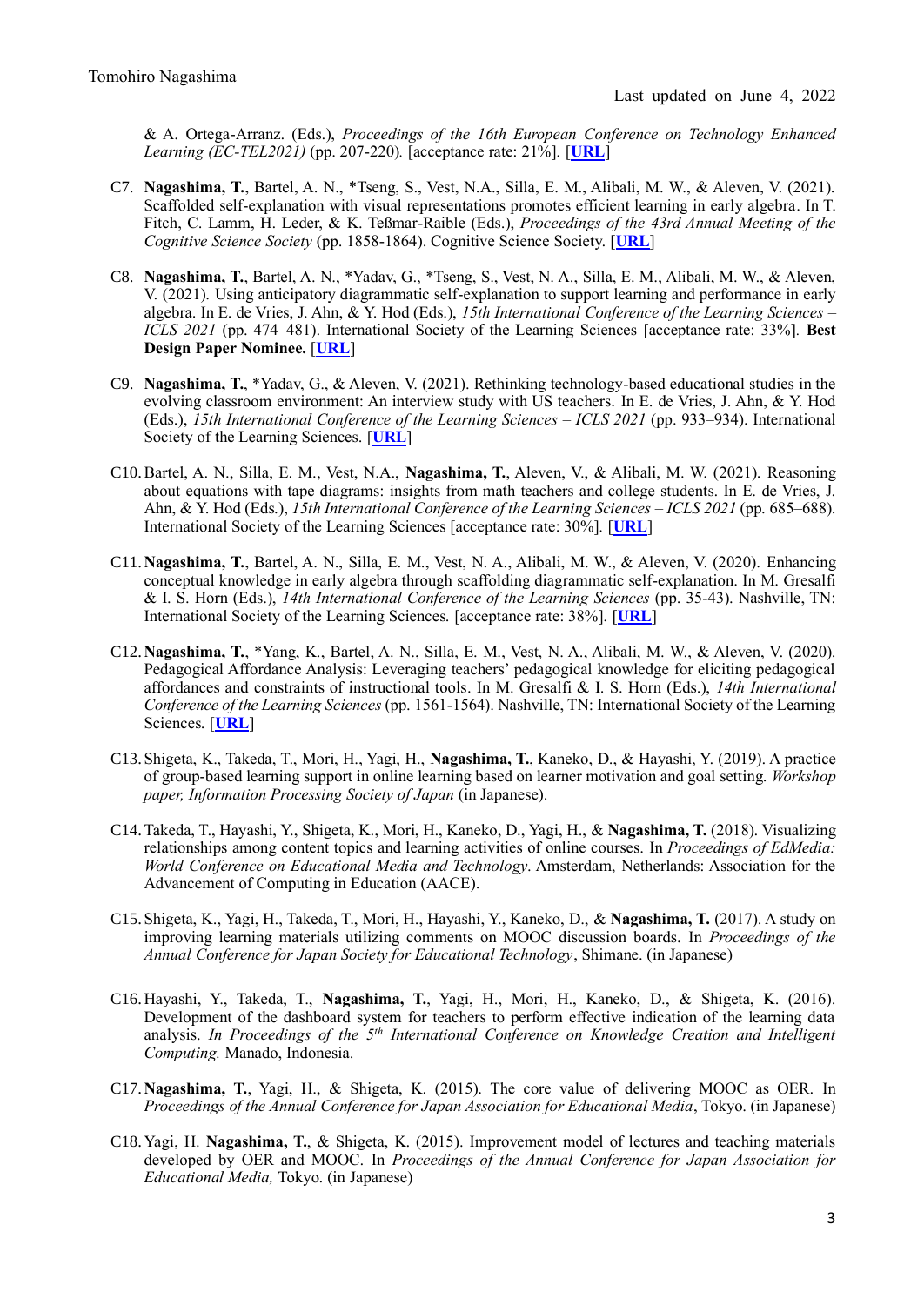- C19.Yagi, H., **Nagashima, T.** Hamada, M., Shima, M., Kobayashi, K., & Shigeta K. (2015). Flipped classroom using interactive distance learning system: An experimental class in liberal arts education among national universities in Hokkaido. In *Proceedings of the Annual Conference for Japan Society for Educational Technology,* Tokyo. (in Japanese)
- C20.Yagi, H., **Nagashima, T.**, Hamada, M., Shima, M., Kobayashi, K., & Shigeta K. (2015). Development of educational videos for liberal arts education among national universities in Hokkaido: How instructional designers and video content specialists can develop a collaborative workflow in a small team. In *Proceedings of the Annual Conference for Japan Society for Information and Systems in Education,* Tokyo. (in Japanese)
- C21.**Nagashima, T.** (2013). Open educational resources in higher education: A global perspective. In *Proceedings of the International Conference for Media in Education,* Aichi.

## **Conference Abstracts**

A1. Bartel, A. N., Silla, E. M., Vest, N. A., **Nagashima, T.**, Aleven, V., & Alibali, M. W. (2020). Reasoning about equations with tape diagrams: Do visual features matter? In *Proceedings of the 42nd Annual Meeting of the Cognitive Science Society*, Toronto, Canada.

### **Doctoral Consortia**

- D1. **Nagashima, T.** (2021). Towards fostering strategic choices in using diagrams in early algebra. In *Proceedings of* the *12th International Conference on the Theory and Application of Diagrams (Diagrams 2021)*. [**[URL](http://www.diagrams-conference.org/2021/wp-content/uploads/2021/09/Nagashima.pdf)**]
- D2. **Nagashima, T.** (2019). Towards enhancing conceptual knowledge in algebra through diagrammatic selfexplanation. In *Companion Proceedings of the 9th International Learning Analytics and Knowledge Conference (LAK19).* Tempe, AZ. [**[URL](https://tomonag.org/wp-content/uploads/2020/07/LAK_DC_final.pdf)**]
- D3. **Nagashima, T.** (2018). Contextualized instruction in data science and its effect on transfer of learning. In *Proceedings of the 13th European Conference on Technology Enhanced Learning (EC-TEL)*. Leeds, UK.

### **Manuscripts in Preparation**

M1. **Nagashima, T**., Bartel, A. N., Silla, E. M., Vest, N. A., \*Yang, K., Alibali, M. W., & Aleven, V. (in preparation). Redesigning instructional tools through Pedagogical Affordance Analysis.

## **OTHER PUBLICATIONS**

- O1. Shigeta, K., Takeda, T., Kaneko, D., Yagi, H., & **Nagashima, T.** (2021). Development of a Moodle plugin for structuring and versioning OER. *Seminar on Collaboration and Learning Environments*. Information Processing Society of Japan.
- O2. Farrow, R., Iniesto, F., Weller, M., Pitt, R., Algers, A., Bass, M., Bozkurt, A., Cox, G., Czerwonogóra, A., Elias, T., Essmiller, K., Funk, J., Lambert, S., Mittelmeier, J., **Nagashima, T.**, Rabin, E., Rets, I., Spica, E., Vladimirschi, V. & Witthaus, G (2021). The GO-GN guide to conceptual frameworks. *Open Education Research Hub. The Open University, UK*. CC-BY 4.0. [**[URL](https://eprints.lancs.ac.uk/id/eprint/159896/)**]
- O3. **Nagashima, T.** (2018). Recent trends in open textbook adoption and research. *SIG Report. Game Learning and Open Education Special Interest Group*. Japan Society for Educational Technology. (in Japanese)
- O4. Wiens, K., Tarkowski, A., Watanabe, T., **Nagashima, T.**, Allen, N., Appleyard, B., Botero, C., Juliana, M., Mora, L., Smith, J., Salem, N., & Browne, D. (2016). Global Open Policy Report 2016. *Open Policy Network*. [**[URL](https://creativecommons.org/wp-content/uploads/2016/12/StateofOpenPolicyFullReport_FINAL-1-1-1-1.pdf)**]
- O5. Shigeta, K. & **Nagashima, T**. (2016). Envisioning the future of open education: a perspective from the non-English-speaking world. *FutuOER.*
- O6. **Nagashima, T.** (2016). OER research initiatives around the world. *SIG Report. Game Learning and Open*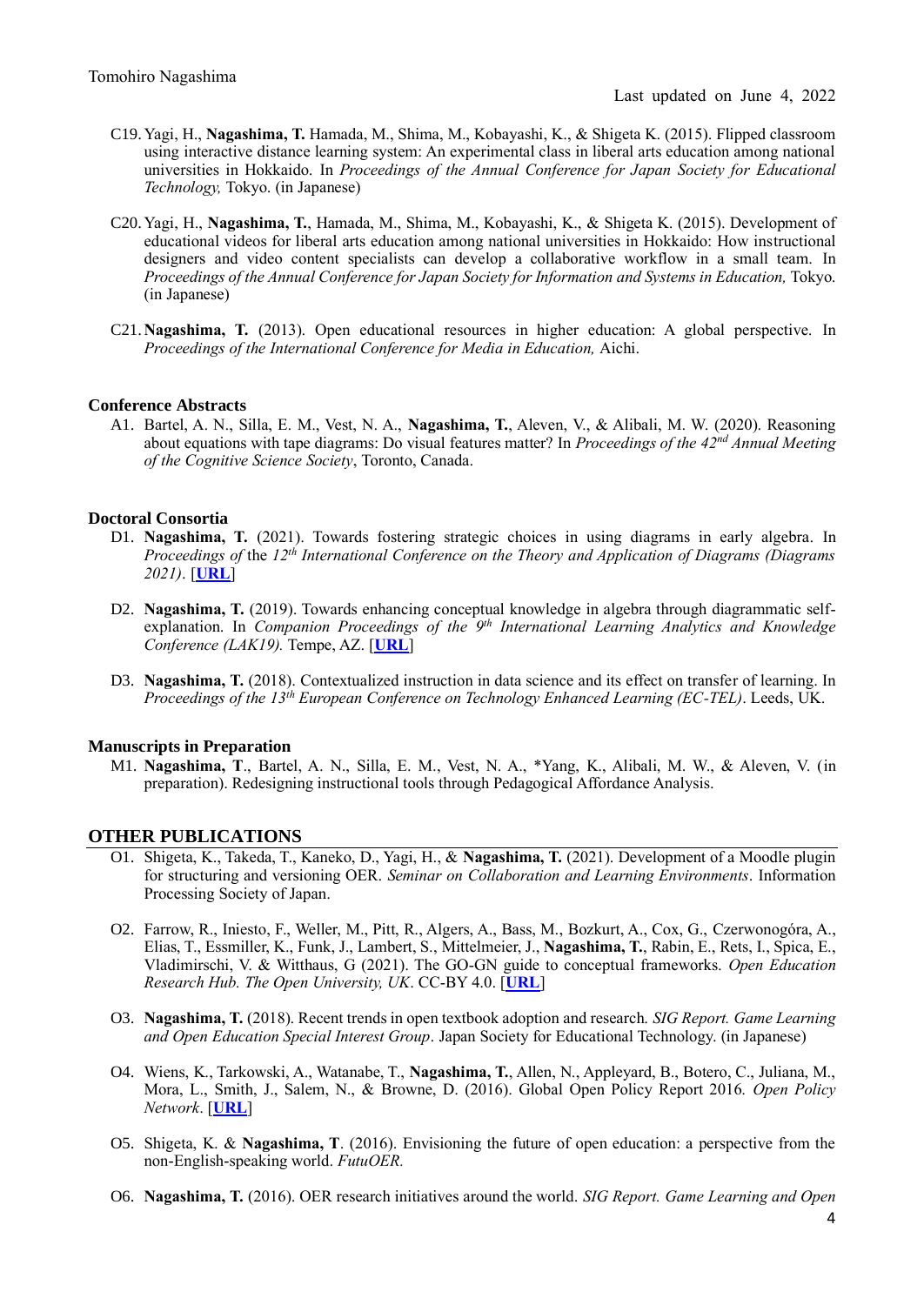*Education Special Interest Group.* Japan Society for Educational Technology. (in Japanese)

- O7. **Nagashima, T.** (2015). How should we approach openness in MOOC? *SIG Report. Game Learning and Open Education Special Interest Group.* Japan Society for Educational Technology. (in Japanese)
- O8. Watanabe, T., Shigeta, K., **Nagashima, T.**, & Tanaka, K. (2014). Implication of EU's open education policy on educational system in Japan: Global competitiveness, employment, and digital divide. *Report by Innovation Nippon.* (in Japanese)

## **PEER-REVIEWED CONFERENCE PRESENTATIONS**

- T1. Bartel, A. N., Vest, N. A., Silla, E., M., **Nagashima, T**., Aleven, V., & Alibali, M. W. (2022). Do tape diagrams in explanations of worked examples foster conceptual understanding? Evidence from early algebra. Poster accepted at the Annual Meeting of the Mathematical Cognition and Learning Society.
- T2. Silla, E. M., Vest, N. A., Bartel, A. N., **Nagashima, T**., Aleven, V., & Alibali, M. W. (2022). Middle-school students' preferences for visual features of tape diagrams and their relation to symbolizing equations. Poster accepted at the Annual Meeting of the Mathematical Cognition and Learning Society.
- T3. Silla, E. M., Vest, N. A., **Nagashima, T.**, Bartel, A. N., Anthony, L. E., Aleven, V., & Alibali, M. W. (2022). Efficacy of tape diagrams: Evidence from an Intelligent Tutoring System. Lightning talk presented at the Annual Meeting of the Mathematical Cognition and Learning Society.
- T4. **Nagashima, T.**, \*Yadav, G., & Aleven, V. (2021). A framework for conducting remote classroom research. Presented at the CIRCLS'21 Convening. Center for Integrative Research in Computing and Learning Sciences.
- T5. Silla, E. M., Tommasi, T., Vest, N. A., Bartel, A. N., Buehler, Z., Manhart, H., Petersdorff, M., **Nagashima, T.**, Aleven, V. & Alibali, M. W. (2021). Fostering conceptual understanding of equation solving via an Intelligent Tutoring System. *Wisconsin Center for Education Research.*
- T6. **Nagashima, T**., \*Yadav, G., & Aleven, V. (2021). A framework to guide technology-based educational studies in the evolving classroom environment. In T. De Laet T, R. Klemke, C. Alario-Hoyos, I. Hilliger I, & A. Ortega-Arranz. (Eds.), *Proceedings of the 16th European Conference on Technology Enhanced Learning (EC-TEL2021)* (pp. 207-220)*.*
- T7. **Nagashima, T.**, Bartel, A. N., \*Tseng, S., Vest, N.A., Silla, E. M., Alibali, M. W., & Aleven, V. (2021). Scaffolded self-explanation with visual representations promotes efficient learning in early algebra. In T. Fitch, C. Lamm, H. Leder, & K. Teßmar-Raible (Eds.), *Proceedings of the 43rd Annual Meeting of the Cognitive Science Society* (pp. 1858-1864). Cognitive Science Society.
- T8. **Nagashima, T.**, Bartel, A. N., \*Yadav, G., \*Tseng, S., Vest, N. A., Silla, E. M., Alibali, M. W., & Aleven, V. (2021). Using anticipatory diagrammatic self-explanation to support learning and performance in early algebra. In E. de Vries, J. Ahn, & Y. Hod (Eds.), *15th International Conference of the Learning Sciences – ICLS 2021* (pp. 474–481). International Society of the Learning Sciences*.*
- T9. **Nagashima, T.**, \*Yadav, G., & Aleven, V. (2021). Rethinking technology-based educational studies in the evolving classroom environment: An interview study with US teachers. In E. de Vries, J. Ahn, & Y. Hod (Eds.), *15th International Conference of the Learning Sciences – ICLS 2021* (pp. 933–934). International Society of the Learning Sciences.
- T10. Vest, N. A., Silla, E. M., Bartel, A. N., **Nagashima, T.**, Aleven, V. & Alibali, M. W. (2021). Learning from worked examples: Conceptually rich explanations predict conceptual gains. The Society for Research in Child Development Biennial Meeting.
- T11. Bartel, A. N., Silla, E. M., Vest, N. A., **Nagashima, T.**, Tang, Y., Aleven, V. & Alibali, M. W. (2021). Do tape diagrams promote a focus on conceptual principles? Evidence from equation solving with an Intelligent Tutoring System. In Wong, T. (Chair), *Principle knowledge in mathematics: Its development, cognitive predictors, and potential interventions,* Symposium at the Annual Meeting of the Mathematical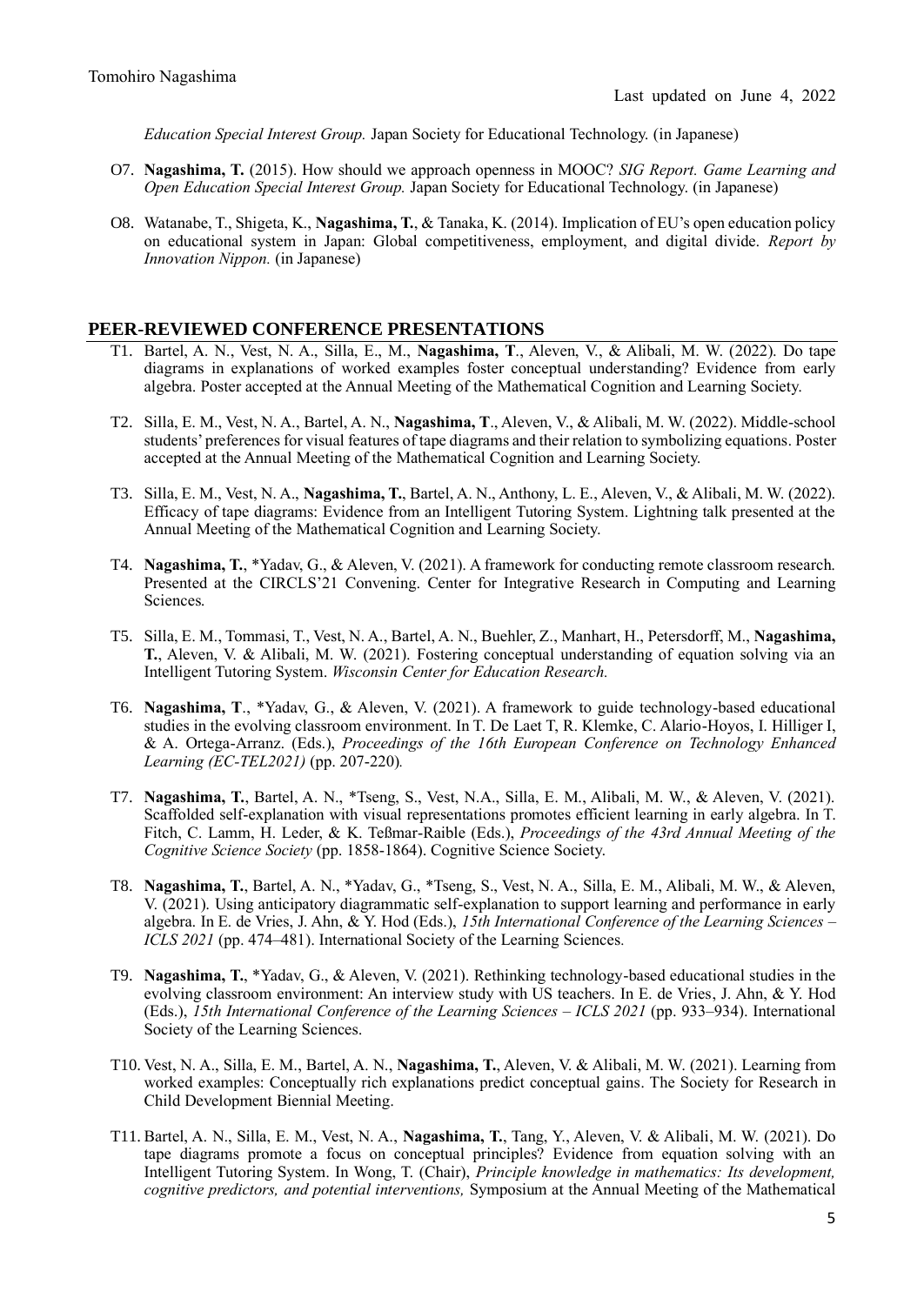Cognition and Learning Society, Dublin, Ireland. [**[Recording](https://www.youtube.com/watch?v=_CUuA9KoqKc)**]

- T12. **Nagashima, T.**, Bartel, A., Silla, E., Vest, N., Alibali, M., & Aleven, V. (2020). Collaborative open educational practices: sharing evidence-based Open Educational Resources to facilitate meaningful adaptation. Open Education Conference. [**[URL](https://tomonag.org/opened20/)**]
- T13. Shigeta, K., Takeda, T., Mori, H., Yagi, H., **Nagashima, T.**, Kaneko, D., & Hayashi, Y. (2019). A practice of group-based learning support in online learning based on learner motivation and goal setting. *Workshop paper, Information Processing Society of Japan* (in Japanese).
- T14. **Nagashima, T.**, Xiong, Y., Bodily, R., & Stamper, J. (2018). Student engagement and learning in an OERbased course: a longitudinal study. Open Education Conference, NY.
- T15. **Nagashima, T.** & Stamper, J. (2018). Contextualized instruction with OER: Examining the Remix Hypothesis. Open Education Conference, NY.
- T16. Cannanure, V., **Nagashima, T.**, Gordon, G., & Brown, T. (2018). QnA: a low-cost system for developing interactive OER in computer science. Open Education Conference, NY
- T17. Mori, H., **Nagashima, T.,** Takeda, T., Hayashi, Y., Kaneko, D., Kojima, K., Yagi, H., & Shigeta, K. (2018). Persistence decision model for learning in MOOC. Study Workshop by Japan Society of Educational Technology, Tokyo. (in Japanese)
- T18. Takeda, T., Hayashi, Y., Shigeta, K., Mori, H., Kaneko, D., Yagi, H., & **Nagashima, T.** (2018). Visualizing relationships among content topics and learning activities of online courses. In *Proceedings of EdMedia: World Conference on Educational Media and Technology*. Amsterdam, Netherlands: Association for the Advancement of Computing in Education (AACE).
- T19. Shigeta, K., Yagi, H., Takeda, T., Mori, H., Hayashi, Y., Kaneko, D., & **Nagashima, T.** (2017). A study on improving learning materials utilizing comments on MOOC discussion boards. In *Proceedings of the Annual Conference for Japan Society for Educational Technology*, Shimane. (in Japanese)
- T20. Hayashi, Y., Takeda, T., **Nagashima, T.**, Yagi, H., Mori, H., Kaneko, D., & Shigeta, K. (2016). Development of the dashboard system for teachers to perform effective indication of the learning data analysis. *In Proceedings of the 5th International Conference on Knowledge Creation and Intelligent Computing.* Manado, Indonesia.
- T21. **Nagashima, T.**, Yagi, H., & Shigeta, K. (2015). The core value of delivering MOOC as OER. In *Proceedings of the Annual Conference for Japan Association for Educational Media*, Tokyo. (in Japanese)
- T22. Yagi, H. **Nagashima, T.**, & Shigeta, K. (2015). Improvement model of lectures and teaching materials developed by OER and MOOC. In *Proceedings of the Annual Conference for Japan Association for Educational Media,* Tokyo. (in Japanese)
- T23. Yagi, H., **Nagashima, T.** Hamada, M., Shima, M., Kobayashi, K., & Shigeta K. (2015). Flipped classroom using interactive distance learning system: An experimental class in liberal arts education among national universities in Hokkaido. In *Proceedings of the Annual Conference for Japan Society for Educational Technology,* Tokyo. (in Japanese)
- T24. Yagi, H., **Nagashima, T.**, Hamada, M., Shima, M., Kobayashi, K., & Shigeta K. (2015). Development of educational videos for liberal arts education among national universities in Hokkaido: How instructional designers and video content specialists can develop a collaborative workflow in a small team. In *Proceedings of the Annual Conference for Japan Society for Information and Systems in Education,* Tokyo. (in Japanese)
- T25. Hrach, S., Gallant, J., & **Nagashima, T.** (2017). Motivating factors among faculty for adopting OER. Open Education Conference, Anaheim.
- T26. Kaneko, D., Kojima, K., Shigeta, K., Takeda, T., Mori, H., Hayashi, Y., Yagi, H., & **Nagashima, T.** (2017).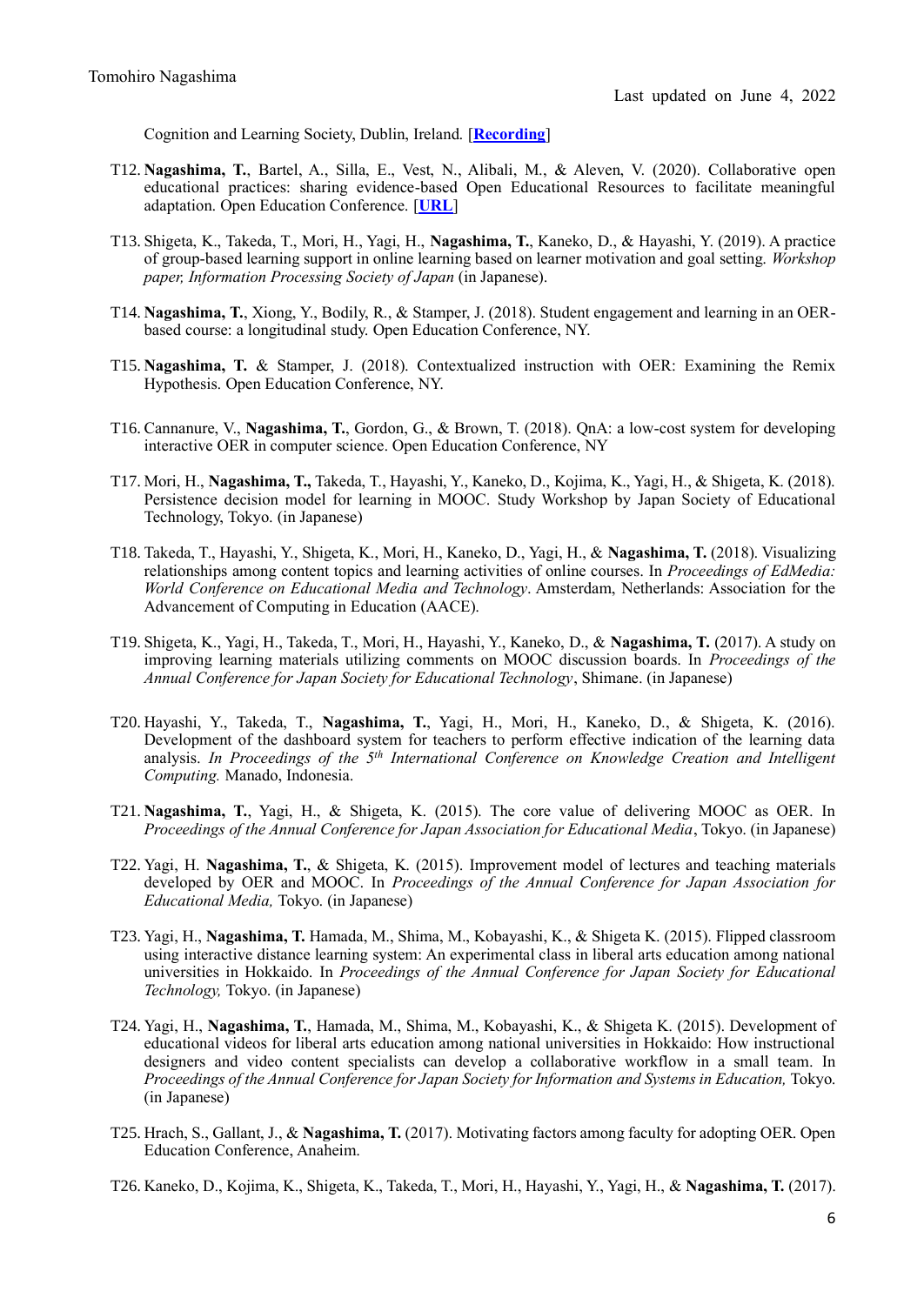Evaluation criteria for pedagogical practices in MOOC. Study Workshop by Japan Society for Information and Systems in Education. (in Japanese)

- T27. Kaneko, D., Kojima, K., Shigeta, K., Takeda, T., Mori, H., Hayashi, Y., Yagi H., & **Nagashima, T.** (2017). Applicable evaluation criteria for MOOC. Study Workshop by Japanese Society for Information and Systems in Education. (in Japanese)
- T28. Shigeta, K., Fujita, Y., Yagi, H., **Nagashima, T.**, Hamada, M., Sata, M., Matsumoto, T., Tanaka, H., Kobayashi, K., & Shima, M. (2016). Open education strategy at universities in Hokkaido region utilizing OER. Open Education Global 2016, Kraków.
- T29. Takeda, T., Hayashi, Y., Shigeta, K., Mori, H., Kaneko, D., Yagi, H., & **Nagashima, T.** (2016). Dashboard development for improving instruction on MOOC. Study Workshop by Japan Society of Educational Technology, Chiba. (in Japanese)
- T30. Shigeta, K., Matsukawa, H., Matsuda, T., Watanabe, Y., Kato, H., Yagi, H., & **Nagashima, T.** (2016). Developing classifying methods of course types through the analysis of syllabi. Study Workshop by Japan Society for Educational Technology, Kagawa. (in Japanese)
- T31. **Nagashima, T.**, Shigeta, K., & Bier, N. (2015). Tackling a lack of local OER: How international OER adoption enhanced the quality of learning on campus. Open Education Conference, Vancouver.
- T32. **Nagashima, T.** (2015). What do we really mean by "open"? SIG Session, Annual Conference for Japan Society for Educational Technology, Tokyo. (in Japanese)
- T33. **Nagashima, T.** (2015). Running open MOOC: Experience from Hokkaido University. Academic Exchange for Information Environment and Strategy Seminar, Sapporo. (in Japanese)
- T34. **Nagashima, T.** (2013). Open educational resources in higher education: A global perspective. In *Proceedings of the International Conference for Media in Education,* Aichi.

## **INVITED TALKS**

- IT1. **Nagashima, T**. (2022). Fostering learners of the future through human-centered design of advanced technologies. Hokkaido University, Sapporo. (in Japanese).
- IT2. **Nagashima, T.** (2021). Learning analytics and gamification. Presented at the Symposium on Digital Transformation in Higher Education. National Institute of Informatics. Tokyo, Japan. (in Japanese).
- IT3. **Nagashima, T**. (2021). Open Educational Resources and the COVID-19 pandemic: Opportunities and challenges. Hokkaido University, Sapporo (in Japanese).
- IT4. **Nagashima, T.** (2021). Co-design in open education practices. International Christian University, Tokyo.
- IT5. **Nagashima, T.** (2020). Pedagogical Affordance Analysis. AECT Annual Convention (as part of AECT awardees' presentations).
- IT6. **Nagashima, T.** (2020). Connecting education research with classroom practices through co-design. Keio University, Tokyo (in Japanese).
- IT7. **Nagashima, T.** (2020). Designing instruction by leveraging pedagogical affordances and constraints. International Christian University, Tokyo.
- IT8. **Nagashima, T.** (2019). Recent trends in learning analytics research. Hokkaido University, Sapporo. (in Japanese).
- IT9. **Nagashima, T.** (2016). Effective use of ICT in higher education: lessons learned at Hokkaido University. Academic Link Seminar. Chiba University, Chiba. (in Japanese)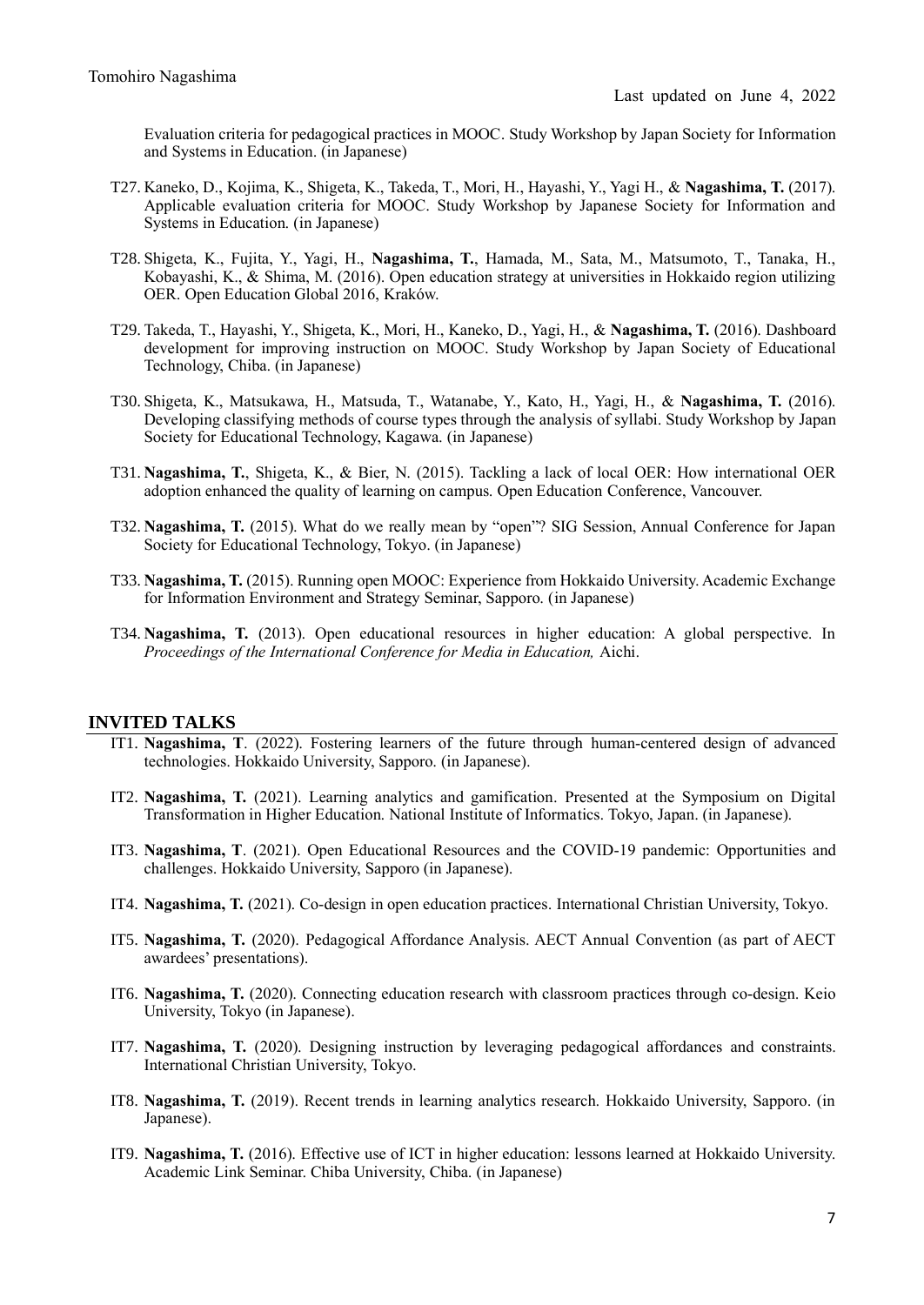IT10. Allen, N., Beckett, M., Lesko, I., Wiens, K., Jacob, M., & **Nagashima, T.** (2015). Open Education: Policy and Practice [Invited panel]. OpenCon 2015, Brussels.

## **RESEARCH & PROFESSIONAL EXPERIENCES**

| $2019$ - present | Cabinet Office, Government of Japan, Tokyo, JAPAN                                                                                                                                                                                                                      |  |
|------------------|------------------------------------------------------------------------------------------------------------------------------------------------------------------------------------------------------------------------------------------------------------------------|--|
|                  | Data Science Consultant                                                                                                                                                                                                                                                |  |
|                  | - Conducting weekly analyses on the enrollment and learning data from a large online<br>learning platform in Japan                                                                                                                                                     |  |
| $2018$ - present | Human-Computer Interaction Institute, Carnegie Mellon University, Pittsburgh, PA<br>Graduate Researcher with Vincent Aleven and Martha Alibali (University of Wisconsin-<br>Madison)                                                                                   |  |
|                  | - Conducting collaborative research on classroom and lab-based research using Intelligent<br>Tutoring Systems for improving algebra learning                                                                                                                           |  |
| 2021             | Institute for Policy Research, Northwestern University, Evanston, IL<br>Participant, Summer Research Training Institute on Improving Evaluations of R&D in<br><b>STEM Education</b><br>- Learned about power analysis for school-based research and applied to various |  |
|                  | experimental design settings                                                                                                                                                                                                                                           |  |
| $2017 - 2019$    | Program in Interdisciplinary Education Research, Carnegie Mellon University, Pittsburgh, PA<br>Associate                                                                                                                                                               |  |
| $2017 - 2018$    | Human-Computer Interaction Institute, Carnegie Mellon University, Pittsburgh, PA                                                                                                                                                                                       |  |
|                  | Graduate Researcher with John Stamper<br>- Conducted research on data science and learning analytics through user-centered<br>approaches                                                                                                                               |  |
| 2018             | LearnLab Summer School, Carnegie Mellon University, Pittsburgh, PA                                                                                                                                                                                                     |  |
|                  | Participant, Educational Data Mining track<br>- Learned practical skills in using data mining to investigate students' learning processes in<br>an interactive online learning environment                                                                             |  |
| $2016 - 2018$    | <b>Open Education Group, Provo, UT</b>                                                                                                                                                                                                                                 |  |
|                  | <b>OER Research Fellow</b><br>- Conducted collaborative research on understanding motivational factors among university<br>faculty for adopting Open Educational Resources and published the results in [J1]                                                           |  |
| $2015 - 2018$    | Center for Open Education, Hokkaido University, Sapporo, JAPAN                                                                                                                                                                                                         |  |
|                  | Research Collaborator<br>- Conducted collaborative research on the use of Open Educational Resources and learning<br>analytics                                                                                                                                         |  |
| 2017             | Open Learning Initiative, Stanford University, Stanford, CA                                                                                                                                                                                                            |  |
|                  | Learning Engineer Intern with Candace Thille<br>- Conducted user-centered research and design on an interactive learning dashboard for<br>supporting college students' sense-making in introductory statistics in Open Learning<br>Initiative                          |  |
| $2015 - 2016$    | Fujitsu/Hokkaido University, Sapporo, Japan                                                                                                                                                                                                                            |  |
|                  | <b>Research Fellow</b><br>- Conducted data collection and preliminary analyses on enrollment and learning among<br>university students at Hokkaido University                                                                                                          |  |
| $2015 - 2016$    | Open Policy Network, Creative Commons, Mountain View, CA<br>Researcher                                                                                                                                                                                                 |  |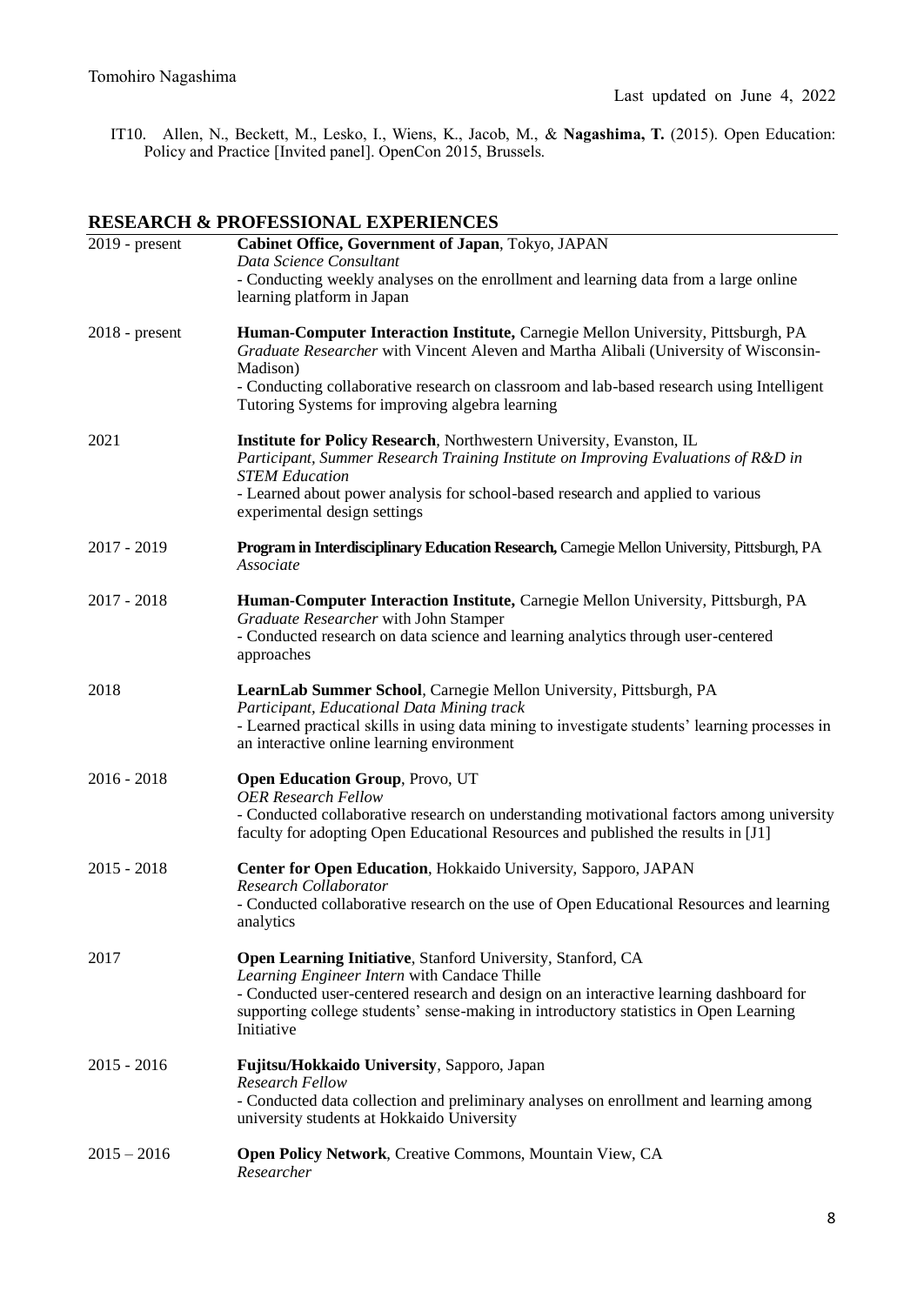*-* Conducted international collaborative research with researchers and policymakers on the status of governmental policies supporting "open" practices across core domains (including education). Published the results of the survey and internet research in [O3]

| 2014 - 2016 | <b>Center for Open Education, Hokkaido University, Sapporo, JAPAN</b><br><b>Instructional Designer / Project Manager</b><br>- Co-designed over 200 online instructional materials with university faculty            |
|-------------|----------------------------------------------------------------------------------------------------------------------------------------------------------------------------------------------------------------------|
| 2014 - 2015 | <b>Innovation Nippon, Tokyo, JAPAN</b><br><i>Research Assistant</i> with Tomoaki Watanabe<br>- Conducted literature research on innovative open educational practices in Europe,<br>publishing the results in $[O7]$ |
| 2013 - 2014 | <b>International Christian University, Tokyo, JAPAN</b><br>Research Assistant with Masako Miyahara & Atsuko Watanabe<br>- Conducted research on college students' attitudes towards learning English                 |
| 2013 - 2014 | <b>International Christian University, Tokyo, JAPAN</b><br><i>Research Assistant</i> with Insung Jung<br>- Conducted literature research on the worldwide open education movement                                    |

## **TEACHING & MENTORING EXPERIENCES**

| <b>Teaching</b> |                                                                                                                                                                                                                                                                                                                                                                                                                                                                                                                                                                                                                                       |
|-----------------|---------------------------------------------------------------------------------------------------------------------------------------------------------------------------------------------------------------------------------------------------------------------------------------------------------------------------------------------------------------------------------------------------------------------------------------------------------------------------------------------------------------------------------------------------------------------------------------------------------------------------------------|
| 2021            | Carnegie Mellon University, Pittsburgh, PA<br>Teaching Assistant with Raelin Musuraca and Motahhare Eslami<br>Course Title: User-Centered Research and Evaluation (99 graduate and undergraduate<br>students)<br>Gave lectures in 80-min lab sessions every week (15 weeks, 24 students)<br>Graded weekly assignments and course projects on user research<br>Helped design course materials including lecture slides, quizzes, and assignments<br>$\overline{\phantom{a}}$<br>Held weekly office hours to support student learning<br>$\qquad \qquad -$<br>Mid-term teaching evaluation: 4.83/5.00 [URL]<br>$\overline{\phantom{a}}$ |
| 2018            | Carnegie Mellon University, Pittsburgh, PA<br>Teaching Assistant with John Stamper and Adam Perer<br>Course Title: Interactive Data Science (70 graduate and undergraduate students)<br>Taught four 70-min lectures on experimental design and data analysis<br>Graded students' weekly assignments and course projects on data science<br>Designed course materials including lecture slides and assignments<br>Helped student groups with their course projects                                                                                                                                                                     |
| 2014, 2018      | Open Education Lab, Sapporo, JAPAN<br>Teaching Assistant with Katsusuke Shigeta, Toshiyuki Takeda, and Hideki Mori<br>Course Title: Open Education and the Future of Learning (offered on Japanese MOOC;<br>approx. 8,000 participants)<br>Designed course assignments and quizzes<br>Managed online discussions daily<br>Provided instructional support for learners<br>$\overline{\phantom{a}}$<br>Offered "in-person" sessions with about 30 learners in the course to promote deeper<br>understanding of the topics covered in the course                                                                                         |
| 2015            | Hokkaido University, Sapporo, JAPAN<br>Teaching Assistant with lead instructors Tamotsu Kozaki and Naoko Watanabe<br>Course Title: Effects of Radiation: An Introduction to Radiation and Radioactivity (offered<br>on edX; approx. 5,000 participants)<br>Co-developed lecture materials and assignments with instructors<br>Facilitated online discussions                                                                                                                                                                                                                                                                          |

- Helped with technical and content-related issues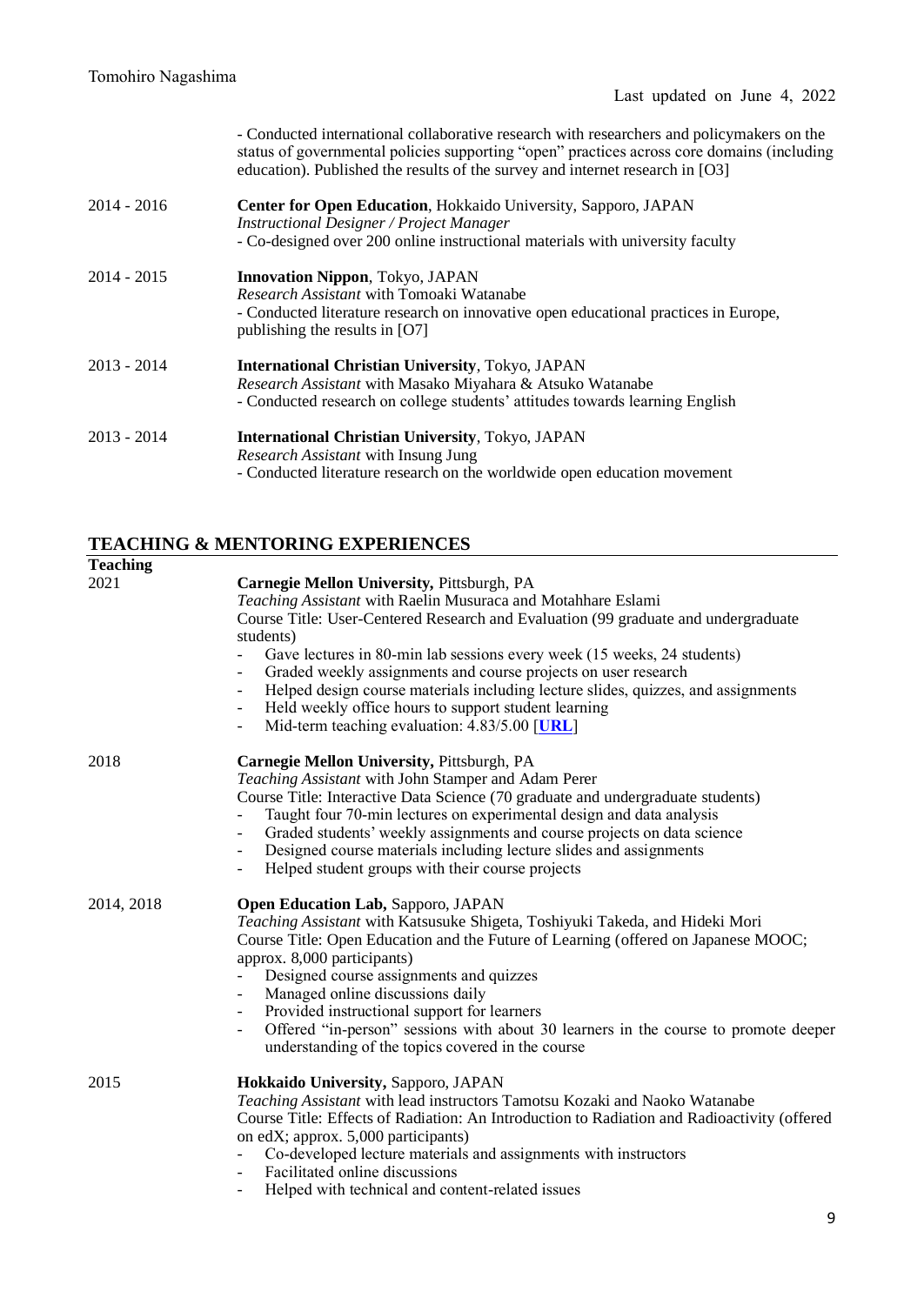|               | Provided online support for learners                                                                                                                      |
|---------------|-----------------------------------------------------------------------------------------------------------------------------------------------------------|
| $2014 - 2016$ | Hokkaido University, Sapporo, JAPAN<br>Instructional Designer & Project Manager                                                                           |
|               | Co-designed with university faculty over 200 educational materials (modules) in various<br>domains, which were shared as Open Educational Resources (OER) |
| $2014 - 2016$ | Hokkaido University, Sapporo, JAPAN                                                                                                                       |
|               | <i>Teaching Assistant</i> with Katsusuke Shigeta                                                                                                          |
|               | Course Title: Introduction to Information Science (30 undergraduate students)                                                                             |
|               | Co-developed course materials (lectures and assignments)                                                                                                  |
|               | Taught two 60-min lectures on the topics of cybersecurity and copyright                                                                                   |
|               | Facilitated classroom discussions                                                                                                                         |
|               |                                                                                                                                                           |

- Graded assignments

## **Student Mentoring Experiences**

*My core student mentoring activities include: regular communications to support their work, providing feedback on design and research, collaboratively writing papers and conducting user research. In all mentoring activities, I ensure that students learn valuable knowledge and skills in research and/or design (e.g., through setting goals and offering opportunities for students to take a lead and explore new aspects of the assigned task).*

| 2022-present | Hwayoung Jeong (Undergraduate student at CMU)<br>REU <sup>1</sup> Intern for "Gamification for ITSs"                                                   |  |
|--------------|--------------------------------------------------------------------------------------------------------------------------------------------------------|--|
| 2022-present | <b>Yuling Sun</b> (Undergraduate student at Wellesley College)<br>REU Intern for "Gamification for ITSs"                                               |  |
| 2022-present | Cindy Liu (Undergraduate student at CMU)<br>Research Intern for "Gamification for ITSs"                                                                |  |
| 2022-present | <b>Dreami Chambers</b> (Undergraduate student at CMU)<br>Research Intern for "Promoting Conceptual and Procedural Knowledge with ITSs"                 |  |
| 2021-present | <b>Bin Zheng</b> (Undergraduate student at CMU)<br>Research Intern for "Promoting Conceptual and Procedural Knowledge with ITSs"                       |  |
| 2020-present | Stephanie Tseng (Undergraduate student at CMU)<br>Research Assistant for "Promoting Conceptual and Procedural Knowledge with ITSs"                     |  |
| 2019-present | John Britti (Undergraduate student from Georgia Tech, currently Master's student at GT)<br>REU Intern & Research Assistant for "Gamification for ITSs" |  |
| 2021-2022    | Elizabeth Ling (Undergraduate student at Harvard)<br>Research Intern for "Promoting Conceptual and Procedural Knowledge with ITSs"                     |  |
| 2020-2022    | Xiaoying Meng (Undergraduate student at CMU, currently a master's student at CMU)<br>Research Assistant for "Gamification for ITSs"                    |  |
| 2021         | Marcus Artigue (Undergraduate student at Hope College)<br>REU Intern for "Promoting Conceptual and Procedural Knowledge with ITSs"                     |  |
| 2021         | Michelle Ma (Undergraduate student at UCLA, currently at CNN)<br>REU Intern for "Promoting Conceptual and Procedural Knowledge with ITSs"              |  |
| 2019-2022    | Xiran Wang (Undergraduate student at CMU, currently at Apple)                                                                                          |  |

<sup>&</sup>lt;sup>1</sup> The REU (Research Experiences for Undergraduates) program is a program by National Science Foundation that provides an opportunity for undergraduate students to work on a research project for the duration of 10 weeks.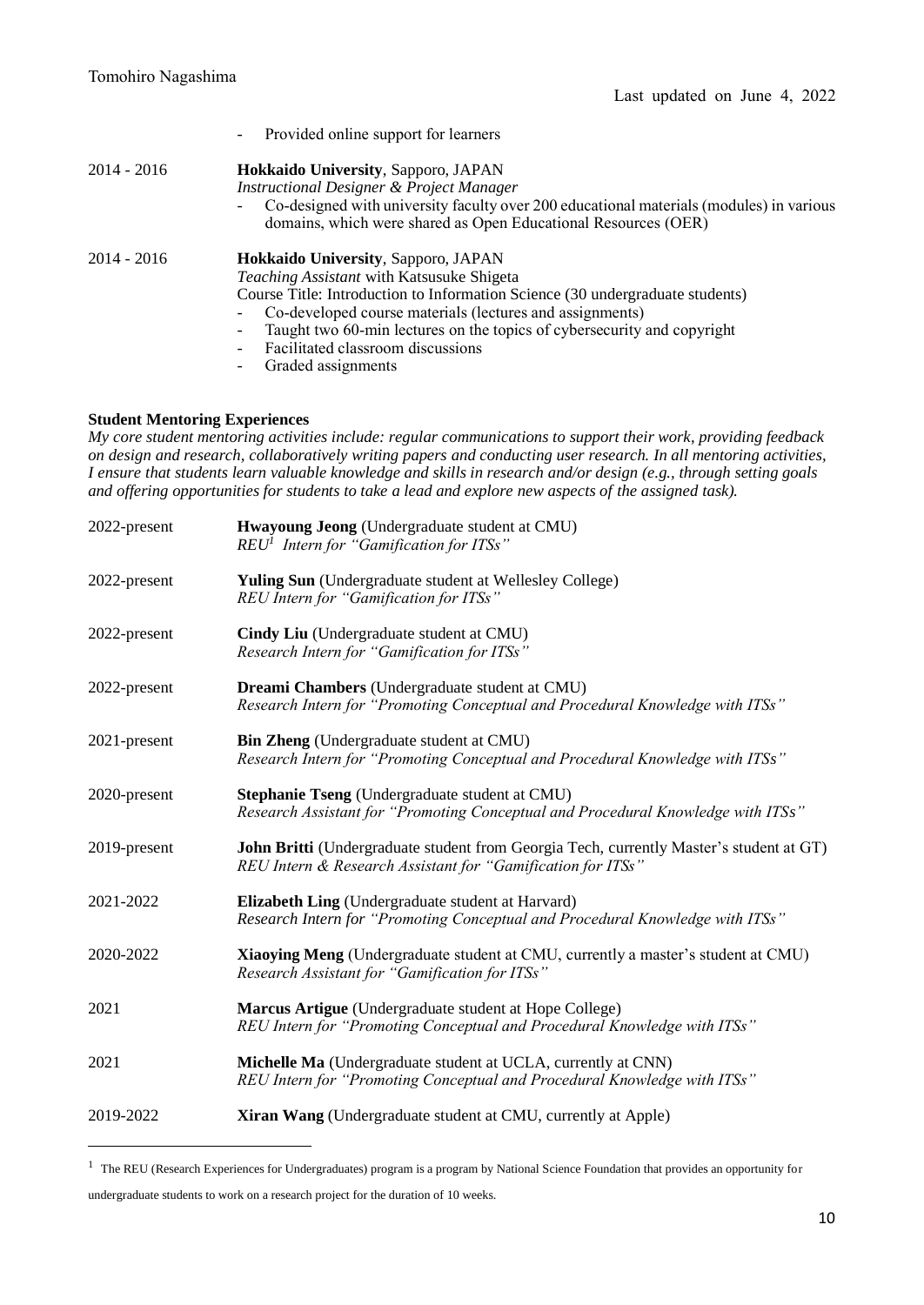|           | Research Assistant for "Gamification for ITSs"                                                                                                                         |  |
|-----------|------------------------------------------------------------------------------------------------------------------------------------------------------------------------|--|
| 2020-2021 | Jeff Chen (Undergraduate student at CMU)<br>REU Intern & Research Assistant for "Gamification for ITSs"                                                                |  |
| 2020-2021 | Sihan Wu (Undergraduate student at CMU)<br>Independent Study for "Gamification for ITSs"                                                                               |  |
| 2020-2021 | <b>Xinying Hou</b> (Graduate student at CMU, currently a PhD student at the UMich)<br>Independent Study and Extern Research Assistant for "Gamification for ITSs"      |  |
| 2020      | Ruitao Li (Undergraduate student at CMU)<br>Research Assistant for "Promoting Conceptual and Procedural Knowledge with ITSs"                                           |  |
| 2020      | Jordan Love (Undergraduate student at University of Kansas)<br>REU Intern for "Gamification for ITSs"                                                                  |  |
| 2020      | Gautam Yadav (Graduate student at CMU, currently Learning Engineer at CMU HCII)<br>Research Collaborator for "Promoting Conceptual and Procedural Knowledge with ITSs" |  |
| 2020      | Junhui Yao (Graduate student at CMU, currently Software Engineer at Huawei)<br>Research Assistant for "Promoting Conceptual and Procedural Knowledge with ITSs"        |  |
| 2020      | Alan Zhao (Undergraduate student at Pomona College)<br>REU Intern for "Promoting Conceptual and Procedural Knowledge with ITSs"                                        |  |
| 2019      | Evan Fang (Undergraduate student at CMU)<br>Research Assistant for "Promoting Conceptual and Procedural Knowledge with ITSs"                                           |  |
| 2019      | Emilie Guermeur (Undergraduate student at CMU)<br>Independent Study for "Promoting Conceptual and Procedural Knowledge with ITSs"                                      |  |
| 2019      | Trula Rael (Undergraduate student at Harvard, currently at Boston Consulting Group)<br>REU Intern for "Promoting Conceptual and Procedural Knowledge with ITSs"        |  |
| 2019      | Kexin Yang (Graduate student at CMU, currently a PhD student at CMU HCII)<br>Research Assistant for "Promoting Conceptual and Procedural Knowledge with ITSs"          |  |
|           |                                                                                                                                                                        |  |

# **Other Mentoring Experiences**<br>2020, 2021 **LearnLa**

LearnLab Summer School, Carnegie Mellon University, Pittsburgh, PA *Mentor, Intelligent Tutoring System track* - Mentored two participant groups (five students in total) on their design and implementation of an intelligent tutoring system

## **PRACTITIONER RESOURCES & OPEN EDUCATIONAL RESOURCES (OER)**

| 2020 | <b>Tape Diagram Template for Equations</b>                                          |
|------|-------------------------------------------------------------------------------------|
|      | Tape diagram representation template made in Google slides, provided under CC-BY-NC |
|      | https://tinyurl.com/tapetemplate                                                    |
| 2020 | <b>Tape Diagram Generation Tool</b>                                                 |
|      | Automatic tape diagram generation tool available on MathTutor                       |
|      | https://preview.ctat.cs.cmu.edu/home                                                |